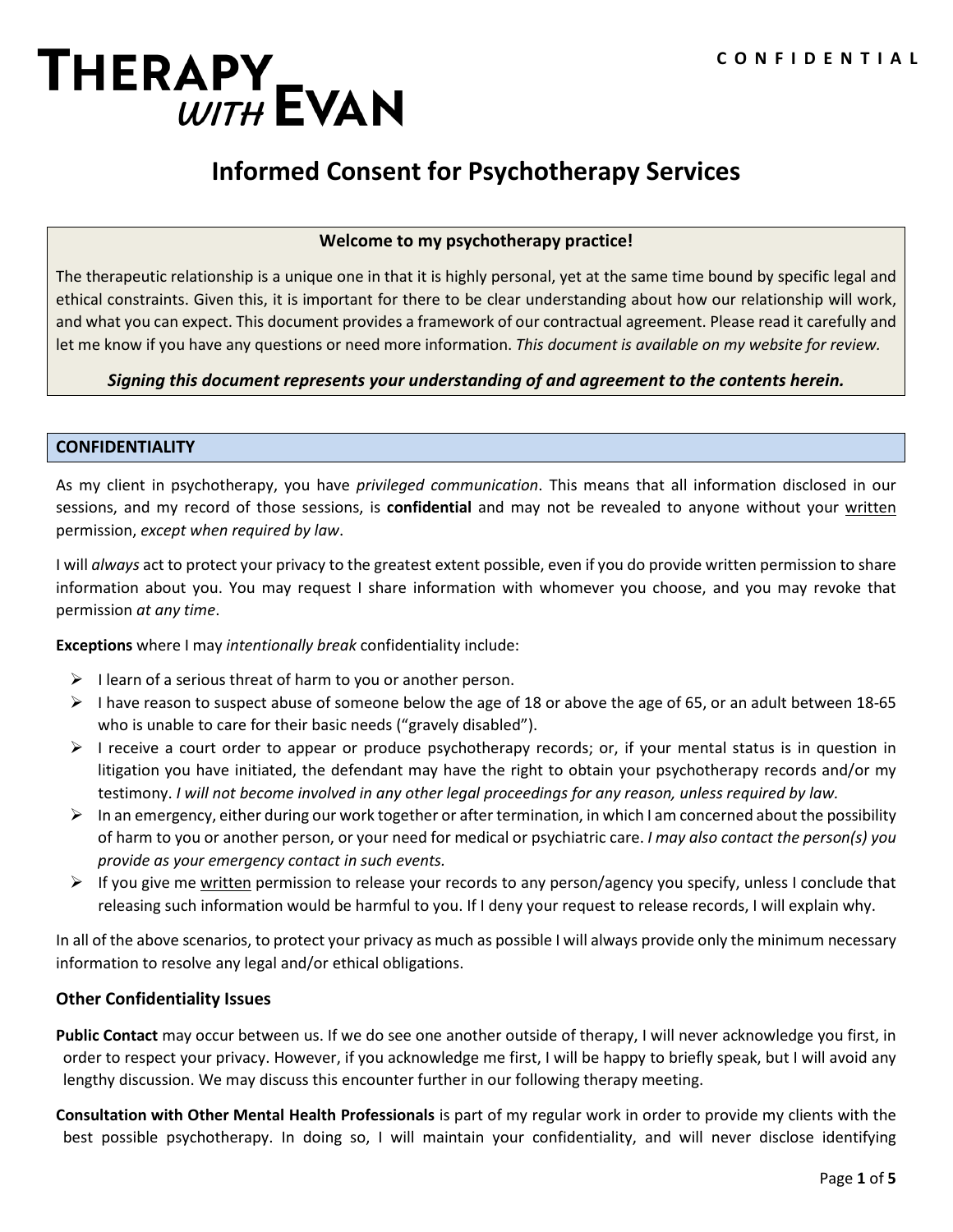information. Your identity will remain completely anonymous. If I believe it is important to consult with a mental health professional in a way that may disclose identifying information, I will seek your written consent to do so, and will not share such information otherwise.

**Submitting Health Insurance Reimbursement Claims** may require you to disclose confidential information in order for your health insurance provider to process claims for reimbursement. I will provide you with an itemized invoice or "superbill" to submit to your insurance provider, which may include information such as mental health diagnoses, and dates and types of service.

If your insurance provider contacts me to seek more information to process your claim, *I will not communicate with them directly*, but will instead provide you any necessary information, and you are expected to follow up with your provider to continue processing your claim.

Please note that because I am an "out-of-network" psychotherapist (I do not contract with any health insurance providers), it is *always* your responsibility to verify with your insurance provider your benefits and eligibility regarding reimbursement for psychotherapy services rendered before submitting a claim. Not all mental health conditions or diagnoses are reimbursed by all insurance providers. You assume all responsibility relevant to this process.

**"Dual Relationships" are Always Avoided** in therapy, including sexual, business, or any other relationships that may impair my clinical objectivity, therapeutic judgment and effectiveness, or that are exploitative to you in any way. If I become aware of other preexisting relationships during our work together, I will do my best to resolve the situation ethically, up to and including the need to discontinue our work together. In this event, I will offer you referrals to continue services.

**Therapy in Public or Outdoor Settings** may be an option for our treatment together, depending on your needs and my therapeutic judgment and recommendations. Public or outdoor therapy sessions are completely voluntary on your part. Importantly, sessions in these settings carry inherent risks to confidentiality. For example, you or I may encounter someone we know; and other members of the public may happen to overhear our session, or simply observe the two of us speaking.

Psychotherapy in such settings also carries risks of disruption, including inclement weather, traffic, allergies to plants or pollen, and insect or animal bites. Before beginning therapy outdoors, consult with your healthcare provider(s) to ensure you are healthy enough to do so. If an emergency occurs, I may need to breach confidentiality to seek appropriate medical treatment.

While I have less control over risks to confidentiality or disruptions during public/outdoor sessions, I will make every effort to maintain your privacy. We will discuss strategies for how you and I will maintain your confidentiality or handle any interruptions before beginning sessions in a public/outdoor area. If possible, I will extend our session to account for any unforeseen lost time. You are free to decline or discontinue sessions in public/outdoor settings at any time.

**Parents and Legal Caregivers of Minor Clients** may be legally entitled to some information about their child's therapy. I will discuss with the parents/caregivers and child at the outset of psychotherapy what information is appropriate for sharing and what information will be kept confidential. In most cases, a minor client of mine *over the age of 12* must provide their written permission before I will release confidential information to their parents/caregivers.

Additionally, at my discretion, I will share with my minor client any communication I have with their parents/caregivers. In other words, I will not withhold information obtained privately from a parent/caregiver from any other member of the family, *including* other parents/caregivers. This "No Secrets Policy" ensures the open flow of dialogue among all family members and allows me to provide the best therapy.

**Couples and Partners** in therapy must agree to a "No Secrets Policy" in our work together. I may share any information obtained privately from an individual member of a relationship with any other member of that relationship. In keeping with this Policy, I reserve the right to use and discuss any information obtained privately from any member of a relationship when working with all other members of the relationship.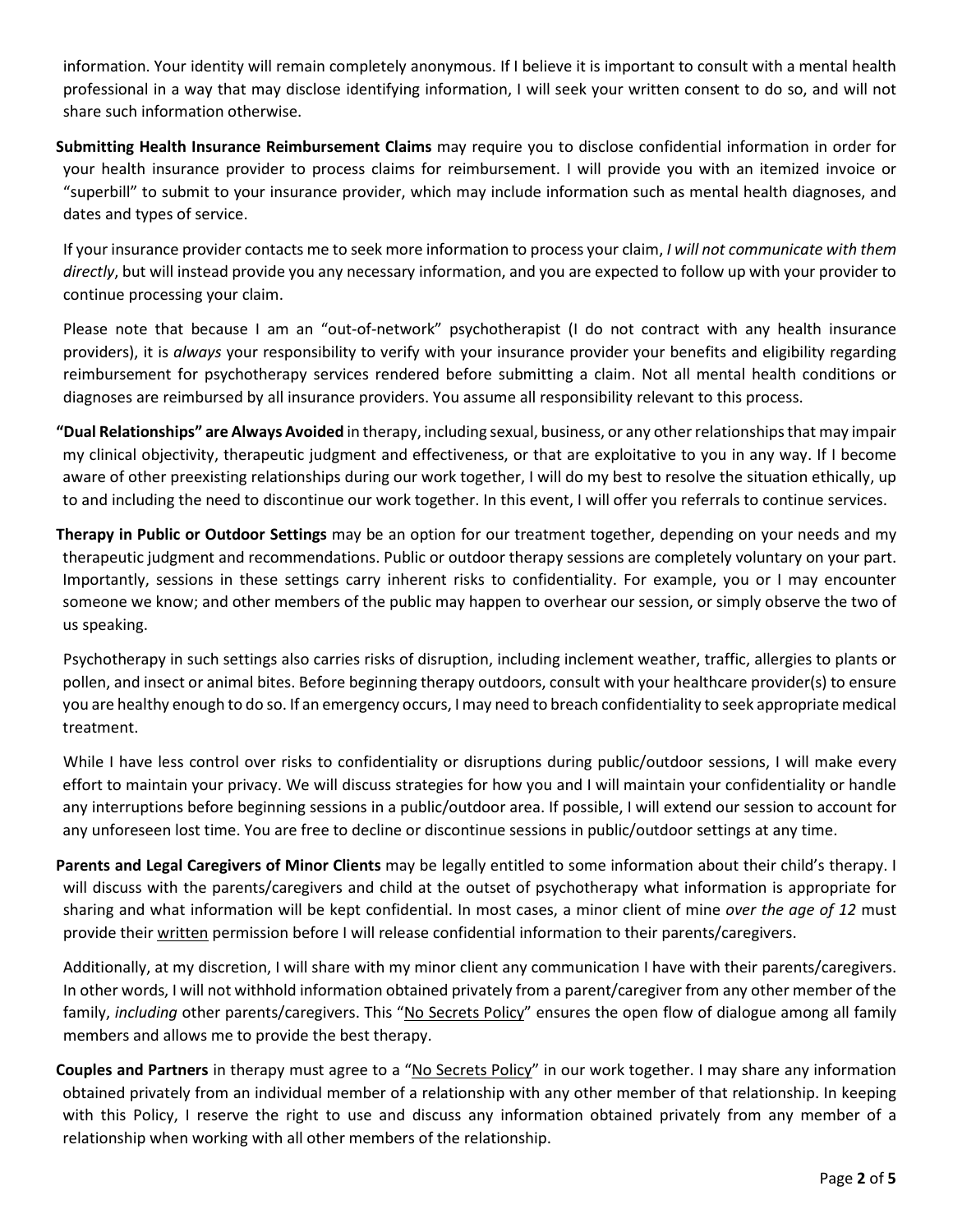**Email and Text Messages** exchanged between us *cannot* be guaranteed confidential. Email and text messages should be used primarily for logistical needs such as scheduling or payment, and *not* as a therapy tool. For this reason, I strongly discourage you from discussing private information with me via email or text message. Additionally, please do not email me using your work email address, as your employer may be entitled to intercept communications between us.

When emailing or texting, please indicate if you have specific questions or concerns for me to address. Otherwise, I will generally avoid answering sensitive email inquiries to protect your privacy, and will instead address the relevant matters in our following therapy session.

**Payments Made** to me via mobile apps or services such as Venmo, Cash App, Zelle, or PayPal (see "Fees & Payment" section) are not confidential, and other users of these apps or services may be able to see that you have paid me and what it is for. Please be aware of this when submitting payment, and adjust your privacy settings in the relevant app or service to avoid public disclosure of payments made to me, and/or do not indicate any payments made are for psychotherapy.

## **QUALIFICATIONS & CLIENTS SERVED**

I am a Marriage and Family Therapist (LMFT #123801) licensed by the California Board of Behavioral Sciences. I provide weekly psychotherapy sessions for adults, young adults, youth/adolescents, couples/partners, and groups in the San Francisco Bay Area, and via secure internet or telephone communication to anyone anywhere in California, Monday through Friday, between 11:00am and 7:00pm. I **do not** provide psychotherapy for those actively abusing alcohol or other drugs unless the client is concurrently in a substance abuse or alcohol recovery program. I **do not** provide psychotherapy to couples/partners who are actively experiencing domestic violence in their relationship. These areas are not currently within my scope of competence. In these events, or at any such time I deem client(s) inappropriate for my practice and must terminate the therapy, I will discuss this choice with the client(s) and will offer referrals to services that will better meet their needs.

## **BENEFITS & RISKS OF PSYCHOTHERAPY**

Participating in psychotherapy may result in a number of benefits to you, including improved interpersonal relationships and the resolution of specific concerns which led you to seek therapy. Psychotherapy requires effort on your part, including your active involvement, honesty, and openness in order to lead to desired changes in your thoughts, feelings, and behavior. At any point in therapy, discussing or remembering unpleasant thoughts, feelings, or events may result in you experiencing discomfort, sadness, anxiety, fear, depression, anger, or a range of other unwanted reactions.

I may challenge some of your assumptions or perceptions, or propose different ways to consider or handle situations you discuss with me. This may cause you to feel upset, angry, or disappointed. Attempting to resolve concerns you bring to therapy may not result in changes that are expected or desirable. Psychotherapy may result in decisions to change employment, substance use, schooling, housing, or relationships. It is possible friends or family members may disagree with or be unhappy with changes you make as a result of psychotherapy. Desirable change in psychotherapy is sometimes quick and easy, but is more often gradual and even frustrating. There is no guarantee that psychotherapy yields positive or intended results.

It is to your benefit to share feedback openly, as well as work together with me to identify and discuss therapeutic goals. I encourage you to share your input at any time, and to discuss with me any questions or concerns you have about our work together. I am always willing to adjust the therapeutic process so as to better support my clients.

You may discontinue therapy at any time. If you or I determine you are not benefiting from therapy with me, we may discuss treatment alternatives, including referral, changing your treatment plan, or terminating your therapy services.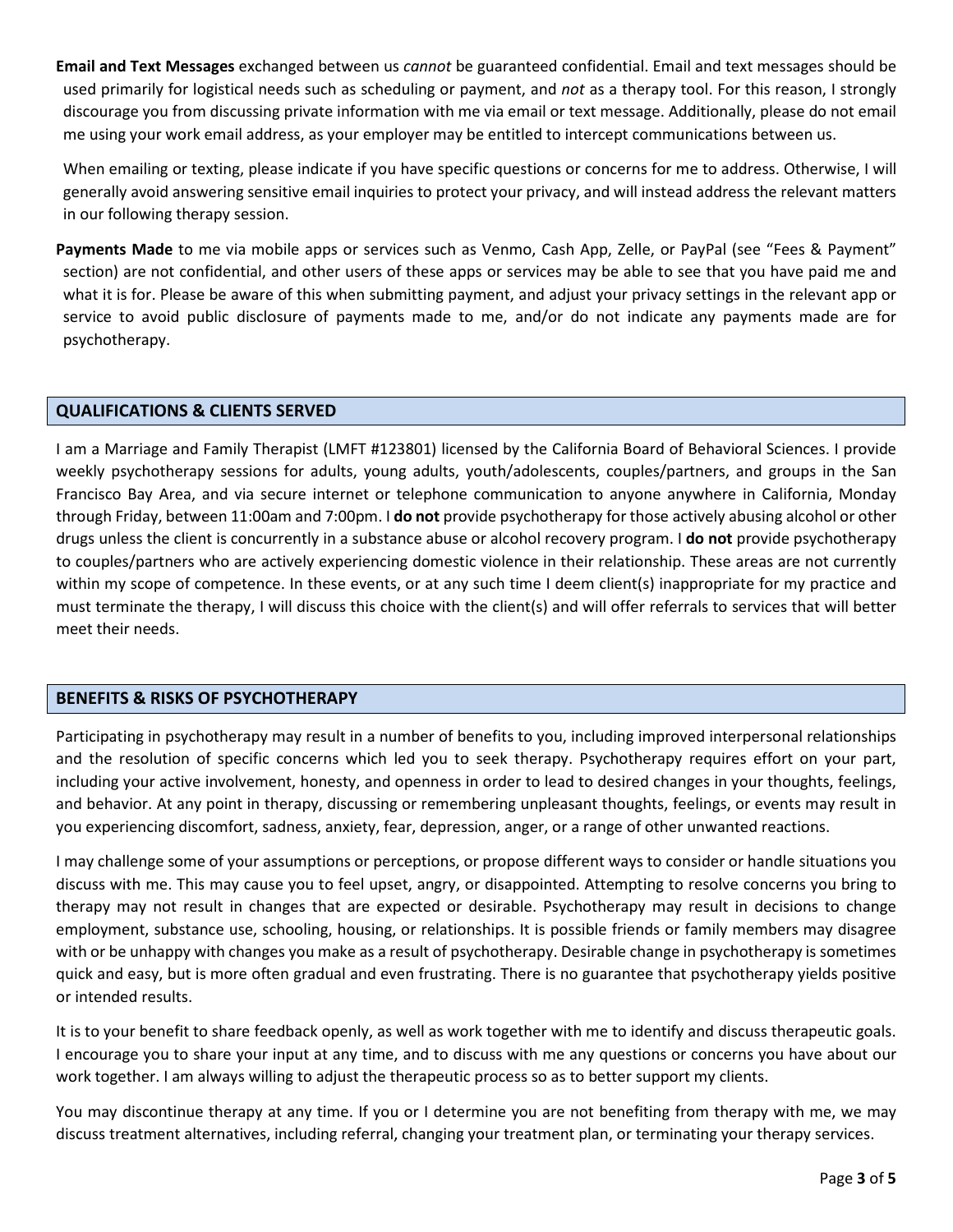#### **DISTANCE PSYCHOTHERAPY ("TELEHEALTH")**

I offer psychotherapy sessions over a distance ("telehealth") using video, audio, phone, or other electronic communication mediums. You may choose to meet with me for telehealth sessions either over the phone or using a secure online video platform that I will provide.

Distance psychotherapy provides benefits that mitigate physical, logistical, and travel barriers to you receiving services, and it allows you to choose a convenient and comfortable setting for your sessions. However, this may lead to potential breaches of confidentiality inherent to the nature of asynchronous communication over the phone or Internet. There is a risk of potential unauthorized access to equipment or technical difficulties, which may delay or interrupt sessions. You may not experience distance psychotherapy to be as helpful as in-person therapy.

You are responsible for choosing a safe and private location for your telehealth sessions, and ensuring proper functioning of any technology used to communicate. *You must be physically located within the state of California during all of our sessions.* I will not begin or continue a telehealth psychotherapy session if I have any reason to believe you may be unsafe.

#### **CONTACT & AVAILABILITY**

You are welcome to contact me between sessions. As a general rule, however, it is my belief that important issues are better addressed face-to-face within the context of regularly scheduled therapy sessions.

You may send me an email, text message, or leave a voicemail for me at any time. I am available for contact Monday through Thursday, 11:00am to 7:00pm, and on Fridays until 2:00pm. Please be aware that communication with me outside of these times will not be returned until the next business day. I am **not** available for contact on weekends.

If you wish for me to reply to email or text message, please indicate specific questions or concerns you'd like me to answer. Otherwise, I will not respond to these messages, and will instead offer to discuss anything relevant in our next therapy session.

If you wish for me to return a call, please be sure to leave your name and phone number(s) in a voicemail, and if the need to speak is urgent, please also indicate this in your voicemail. I will return your call as soon as possible within my business hours (above). Non-urgent calls will be returned within one business day.

#### **EMERGENCY & CRISIS**

If you feel that you are in immediate danger or having a mental health crisis, call **911**, go to the nearest emergency room, or contact:

- National Suicide Prevention Line **(800) 273-8255**
- Alameda County 24-Hour Crisis Line **(800) 309-2131**
- San Francisco Suicide Prevention Crisis Line **(415) 781-0500**
- Crisis Text Line Text **HOME** to **741741**

Please *do not* send me an email or text message in an emergency, as I cannot guarantee an immediate response.